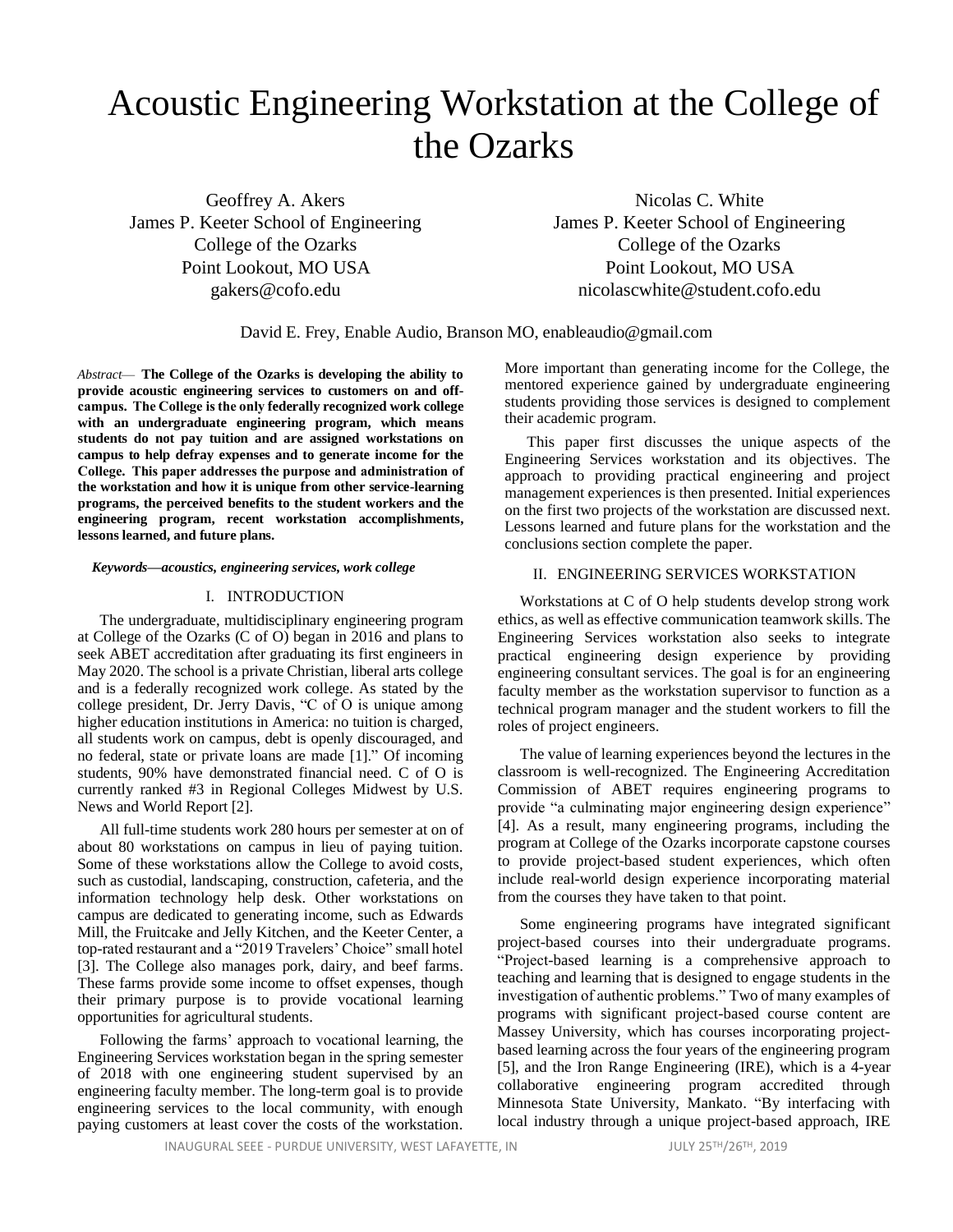continues to bring the learning experience closer to engineering practice than ever before [6]."

Some programs have added a community focus to the projects in project-based learning. One of the most recognized is EPICS founded at Purdue in 1995, whose goal is "development, design, and support of technology-based solutions to meet needs in the local and global communities [7]." Another program at UMass Lowell is Service-Learning Integrated throughout the College of Engineering (SLICE), which incorporates service-learning into at least one course every semester in the core curriculum of each of their engineering programs [8].

Federal work-study jobs seek to give students relevant experience outside the classroom and are a popular approach for students with financial need to help fund their academic pursuits [9]. The Work Colleges Consortium (WCC) carefully distinguishes between federal work-study programs and workstations at the eight federally recognized work colleges. All work college students, not just those with financial need, are required to work a set number of hours, and the work contributes directly to the operation of the college. All resident students participate in the work-learning service program and "are given responsibility, counted upon, gain valuable work experience, while reducing the cost of education [10]." These contributions include cost-avoidance, such as administrative, maintenance, and construction, as well as revenue generation, which is unique for each institution. Each student worker is formally evaluated each semester and provided individual feedback.

The Engineering Services workstation is distinct from project-based and service-learning courses. As with other workstations within the WCC, no academic credit is assigned and a set number of hours per semester are prescribed. Unlike the federal work-study program, the hours students work in a workstation are credited toward tuition instead of a paycheck. Other distinctions of the engineering workstation are that projects are not limited to multiples of a semester, and the small size of the workstation ensures one-on-one or one-on-a-few mentorship between the faculty supervisor and student workers and job-like interaction between student workers.

Students recognize the opportunity to apply their budding engineering expertise, so the Engineering Services workstation assignment is highly sought after. To date, one hand-picked student has been allowed to participate with a planned addition of one part-time student is in the fall of 2019.

#### *A. Establishing the Workstation*

The Engineering Services workstation was envisioned to be part of the engineering program from its inception. The Program Director recognized the value of service learning and a soup-to-nuts engineering design experience. As mentored workstations are integral to work colleges and serving others is integral to the Christian worldview, a workstation focused on serving on and off-campus customers using the engineering design process seemed a natural fit.

An engineering advisory board (EAB) consisting of engineers from industry in the region is also key to defining objectives and methods of the multidisciplinary engineering program at C of O. The EAB recognized the similarities in purpose between the College's dairy, beef, and hog farms for the agricultural students and what an engineering services workstation could provide engineering students. The farms afford students a practical farm experience in a supervised environment. Milk, beef, pork, and live animals are sold to offset operation expenses. Dubbed the "engineering dairy farm", the EAB envisioned an engineering services workstation employing a significant number of engineering students. The workstation could provide tiger teams for small projects, such as designing a replacement motor drive circuit for an old milling machine, as well as larger teams with longer-term projects, such as an aquaponics system for Christian mission organization in Ecuador. The goal would be for the workstation to be selfsustaining financially, with a mix of paying nonpaying customers and not compete directly with local industry.

Currently, C of O has more work to do than student workers available. The cost model prevents significantly increasing enrollment, as students do not pay tuition. For this reason and the current workload of the engineering department as they develop new courses, order equipment, move into new facilities, and prepare for accreditation, the workstation started small.

# *B. Acoustics Focus*

College of the Ozarks is near Branson, Missouri, which has a large entertainment industry. Acoustic engineering is in demand by theaters, local churches, as well as manufacturing companies desiring to reduce machine noise within the facilities. As a result, the Engineering Services workstation was initiated with an acoustics focus.

A Work College Consortium (WCC) grant was pursued to provide seed money for the hardware needed for acoustic measurements. The grant application was used to lay out the purpose and scope of the workstation. In addition to applying for funding, the College process of approving the application gained buy-in from the Dean of the College, as well as the Dean of Work. This buy-in effectively established the Engineering Services workstation.

When the WCC grant was approved an NTi XL2 Audio and Acoustic Analyzer with the Extended Acoustic Pack and a Level 1 measurement microphone were purchased [11]. Beginning the spring semester of 2018, a student worker was shared between the engineering department and the engineering services workstation. About 10-12 hours per week of the student's time was spent with engineering services and 3-5 hours per week with the department grading or helping the nascent program prepare for classes and labs and move into the new Dee Ann White Engineering Center.

The supervisor of the engineering services workstation is an electrical engineer with background in radar and had no significant experience with acoustics. As a result, the supervisor and student worker have had the opportunity to learn some of the technical aspects of the workstation together. A member of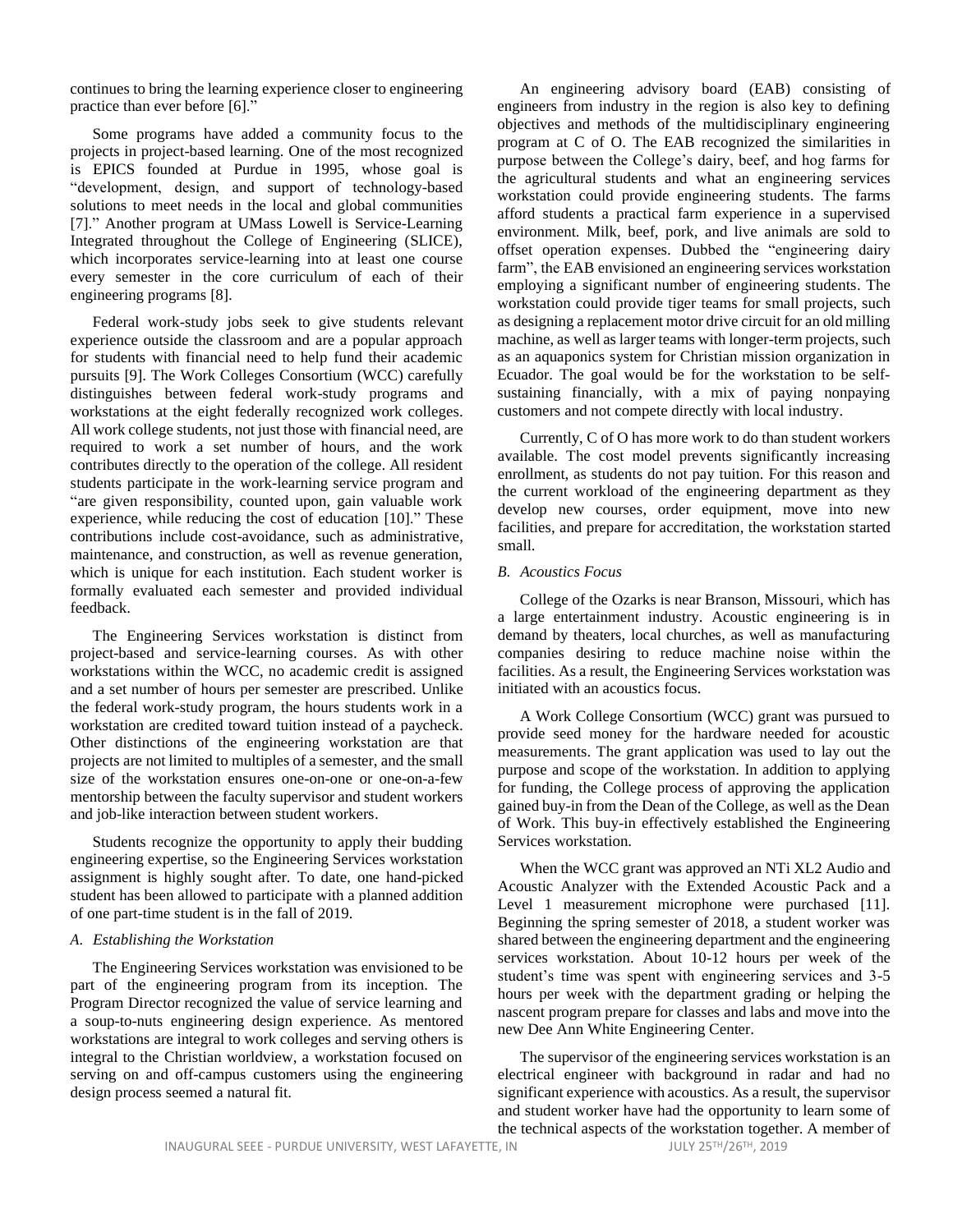the program's EAB with acoustics expertise has provided free consultation and mentorship for both the faculty and student.

# III. LEARNING STRATEGY

The primary objectives of the workstation are to provide the student workers with opportunities to implement the engineering design process and to develop professional skills. The strategy to achieving these objectives has effectively created an engineering consultant experience for the student workers. As previously mentioned, the supervising faculty fills the role of project manager, while the student workers are the project engineers.

# *A. Technical Approach*

Beginning with the first semester "Introduction to Engineering" course, students learn the fundamentals of the engineering design process and gain experience managing a project as a team. These fundamentals are further developed through the engineering curriculum, culminating with the senior capstone sequence, a two-semester engineering design team experience. In parallel with the engineering courses, Engineering Services workstation aims to give selected students the opportunity to participate in practical experiences with engineering design and project management, while providing needed engineering services to campus and community customers.

The first objective of a workstation providing engineering services is to allow students opportunities to practice engineering design in an environment where failure is more acceptable than is often the case in industry. The student is stepped through the engineering design process as seen in Figure 1, which is a tailored version of Kosky's engineering design process [12] presented in "Introduction in Engineering". The dashed lines represent content that has been added to Kosky's figure, and the titles of the blocks have been modified to fit the design process of the Engineering Services workstation.

Defining the problem and understanding its context is the first step in engineering design. Once a customer has been identified, the faculty supervisor and student worker team meet with the customer to understand the objectives and scope of the project, as well as make physical measurements of the facility and perform some preliminary acoustic measurements. The Engineering Services team then meets to develop a plan forward, which includes developing a project description, modeling the facility in software, and writing a proposal with a test plan and an initial project schedule.

Modeling the facility in software to establish the baseline performance and validating that model is key to the design process in many engineering disciplines. A baseline model of the acoustic environment is also in integral step to determining what approaches to improving the acoustics will be most effective.

Steps 2-4 are accomplished as analysis of data from the simulated facility and physical facility are compared, the model is refined, and then the improvements are then recalculated to



<span id="page-2-0"></span>*Figure 1. Tailored Kosky Engineering Design Process [12]*

dictate if those modifications made a difference. These improvements typically include a mix of acoustic absorbers and diffusers. After the supervisor and student worker agree on one or more potential solutions, a presentation is prepared for the customer, which is step 5 of the process. The customer presentation includes the estimated cost, schedule, and performance for each of the potential solutions. Together with the customer, the acoustic team selects the best-value concept. The customer determines the definition of "best value", as the facility and resources to make the modification are theirs.

Once a concept has been chosen, the design is refined. This refinement often includes optimizing the locations, as well as sizes, shapes, and number of the absorbers and diffusers. Facility modifications are also possible but less desirable from a cost and schedule perspective.

The final design is prototyped in software and reviewed with the customer before implementing in the facility, completing step 6. Once the solution is implemented, measurements are conducted to validate performance, step 7. Step 8 concludes the project as a report is written and delivered to the customer.

# *B. Project Management Approach*

As project engineer, the student worker writes the proposal and final report, presents the design options to the customer, and regularly interfaces with the faculty supervisor. The student worker tracks progress, meets with consultants, allocates resources, and is engaged in managing time throughout the project. These tasks are also covered in the senior capstone sequence of the engineering program and put into practice in the Engineering Services workstation, usually before the student has taken the capstone courses.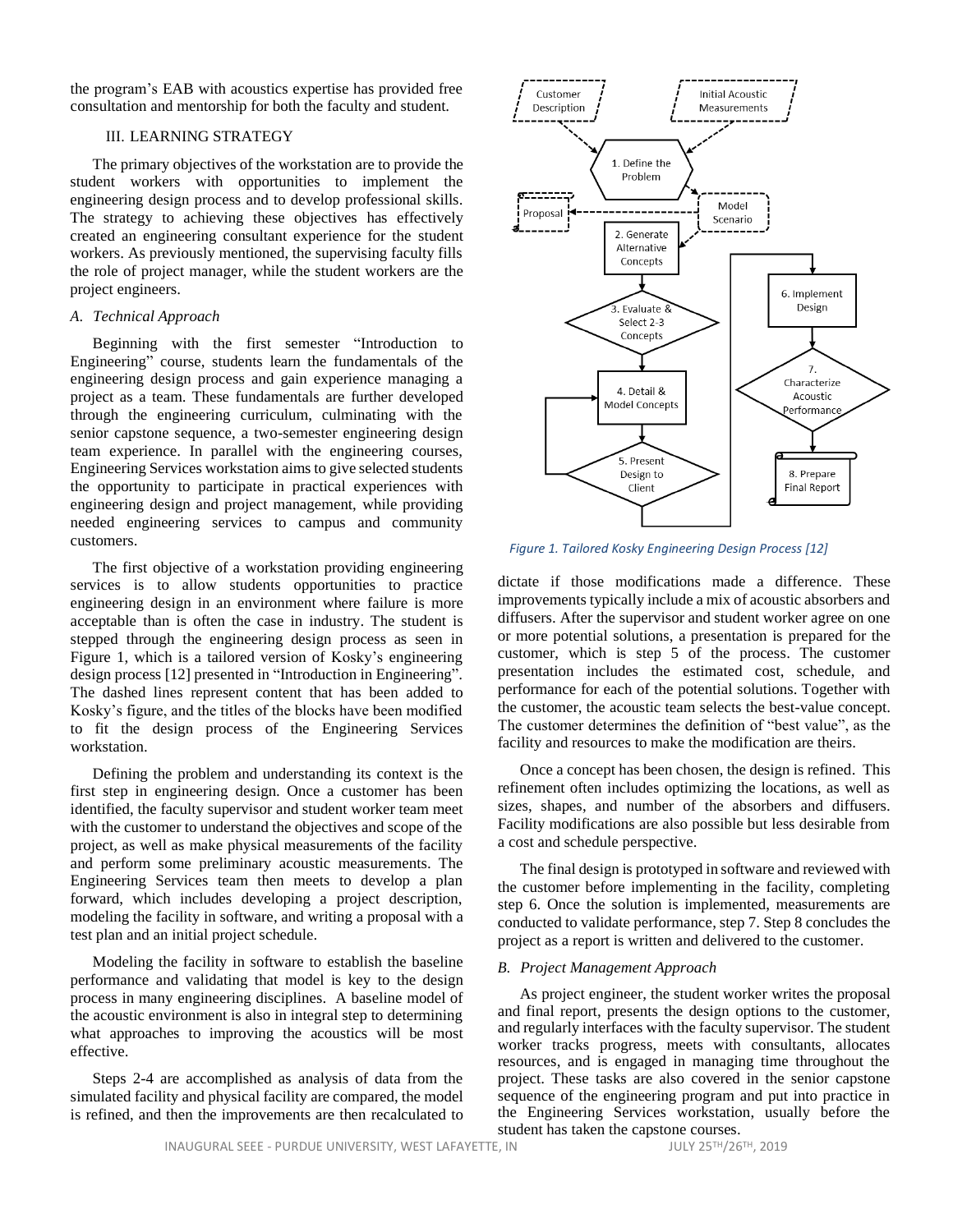An initial schedule is developed for the proposal and illustrated in a Gantt chart developed in Microsoft Project®. The student worker and faculty supervisor review it weekly during team meetings. Understanding concepts such as learning curves helps the student determine how to estimate the length of unfamiliar tasks, such as learning to use new software to model acoustic environments. Balancing duties outside of the project and focusing on certain tasks in order to maintain deadlines forces the student to think several days and even weeks ahead to meet the requirements of the client in a timely order.

Weekly team meetings simulate the professional environment, including sometimes being cut short due to outside influences. Each week the student discusses what the accomplishments and challenges are of the previous week and the plans for the next week. Notes are taken by both faculty and student members for accountability and future reference.

Weekly progress reports are provided to the supervisor. These updates help the supervisor maintain situational awareness, and just as importantly, they are a record of accomplishments for later technical reports, as well as updates from the Engineering Department to the Dean of the College. The headings for the progress report are "Progress made", "Difficulties encountered", and "Tasks to be completed next week".

Communication, professional etiquette, and other interactions in a business setting are emphasized during these processes to teach student workers the importance of understanding and working with other business professionals. Engineering Services is geared toward reflecting the engineering workplace in ways that would prepare the student workers for future careers.

# *C. Evaluating Student Worker Performance*

All student workers at the College receive feedback on their work performance midsemester and at the end of the semester. Additionally, they receive a work grade. If student workers want to change workstations, they must receive a favorable recommendation from their current supervisor. This recommendation is often a deciding factor in whether the student is allowed to transfer workstations, and it was the deciding factor in choosing the current student worker.

Work traits assessed at midsemester and at the end of the semester are: reliability (25%), initiative/motivation (20%), responsibility/accountability (20%), quality of work (15%), teamwork/collaboration (10%), and communication (10%). The work grade is reported on the student's transcript. Additionally, the engineering department requires a work GPA of 3.0 in order for students to apply for an internship course.

# IV. INITIAL PROJECTS

Engineering Services has taken on two external projects since its inception in Spring 2018. The first was converting a small room in a residence to be a music studio for a local family band, and the second project was improving the acoustic environment of the choir room in the Gittinger building on the College of the Ozarks campus. By design, the first project was



*Figure 2. Petersen studio with absorber panels on wall and skyline diffusers on stools.*

limited in scope but revealed significant deficiencies in the modeling software and the test procedures. The lessons learned were applied to the second project, which was a more significant under-taking and revealed challenges of its own.

#### *A. Petersen Studio*

The project consisted of assisting a local bluegrass band to convert a small room in a residence into a practice studio. The room was approximately  $9'x11'$  with  $8'$  ceilings, laminate flooring, and gypsum drywall walls and ceiling. The goal was to reduce the reverberation (reverb), particularly at the mid and upper frequencies of the audible range, and cost was a significant constraint.

This project was limited to keep the cost and level of complexity low. The workstation did not charge for their services, and all improvements were installed for testing and demonstration then the room was restored to its original configuration. One of the objectives of the project was to get a grasp of how to use the measurement equipment and software, as well as step through developing and implementing a test plan.

During the project execution, the importance of test planning and documenting test procedures and execution was reinforced. Most significantly, the inadequacy of the free software chosen to model the acoustic environment became painfully apparent.

Despite the challenges encountered, the client was pleased with the acoustic modifications to the studio. The absorber panels and floor rug reduced the reverberation significantly. A picture of the studio with absorber panels and diffusers is shown in **Error! Reference source not found.**. The absorber panels designed and constructed, and the skyline diffuser design using an online calculator [13]. The performance of these panels was characterized to be included in the software model of the room before installed in the room and tested. Diffusers require special facilities to characterize, which were not available. Their presence did not have a discernable effect on the acoustics of the studio.

Rockwool is high-density mineral fiber insulation, which has a noise reduction coefficient (NRC) of about 0.8 at 125 Hz and an average NRC of 1.0 across the audible frequencies [14]. The panel consists of 1"x2" furring strips, metal 'L' brackets, rockwool insulation, and a flannel sheet. The frame is 3 feet wide and 4 feet tall. There are two crossbars of furring strips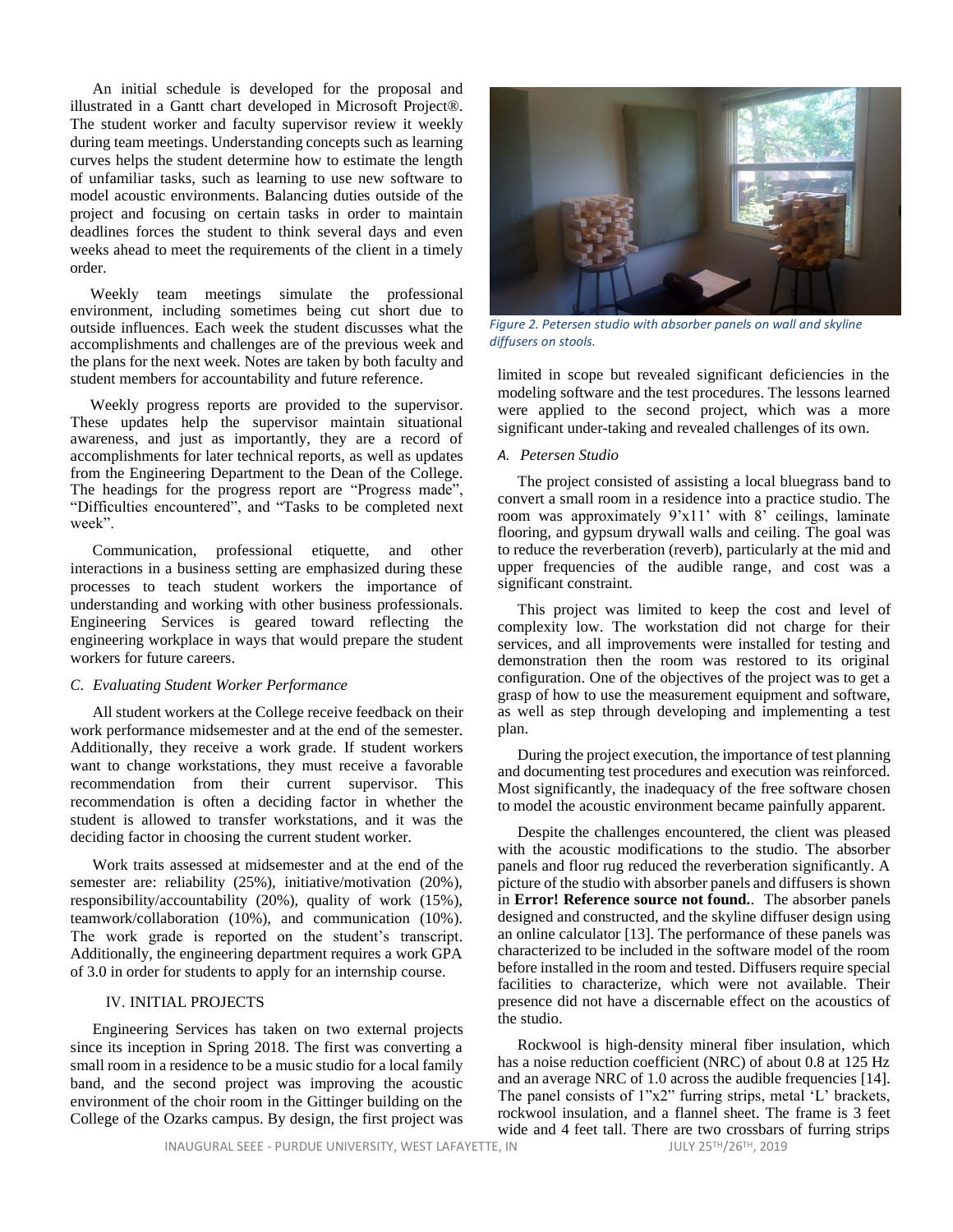that provide backing and support, each are 6 inches from the base or top. The rockwool is then inserted into the frame, two 1.5 feet by 4 feet slabs fit into one panel frame. The rockwool is then covered tightly with fabric. Flannel bedsheets were used for the demonstration panels; however, other more aesthetically-pleasing materials may be used. The covering is stapled tightly to the back of the frame to prevent sagging of the insulation over time. The total cost of each panel is \$12, and construction takes one person around 50 minutes.

## *B. Gittinger Choir Room*

The coordinator of the voice and music ministry programs at College of the Ozarks, Dr. John Cornish, approached the Engineering Department about improving the acoustic environment of the Gittinger Choir Room at the College.

The room had a constant hum at 125 Hz. The ambient sound pressure level (SPL) centered at 125 Hz averaged 65 decibels (dB) but reached 70 dB in certain locations. For comparison, normal conversation has an SPL of 60-70 dB [15]. The constant hum made choir practice difficult. Dr. Cornish also noted the E<sub>4</sub> note was especially "bright". Misunderstanding the meaning of this comment resulted in an important learning opportunity.

The room is 16 feet tall with a width of 41 feet and a depth of 20 feet. The front wall is angled slightly, which makes the depth of the choir room vary a few feet from front to back. The flooring is carpet tiles over concrete, the walls are  $\frac{1}{2}$  inch thick gypsum, and the ceiling is a dropped ceiling, two feet below a concrete roof. The room is half filled with metal risers for the choir to stand on and with two pianos. The total volume of the room is around 12,800 cubic feet. The College choir uses the room to practice, and it is used for voice and piano lessons.

An initial assessment of the facility determined a portion of the west wall was vibrating, which pointed to a mechanical cause of the 125 Hz hum. The College construction team was notified. They replaced an exhaust fan above the choir room, which significantly reduced the amplitude of the 125 Hz hum. This motor was located on the roof directly over a support column. The sound was traveling through the column and into the wall of the choir room.

The focus of the project then became reducing reverb times at and below the  $E_4$  note,  $\sim$ 330 Hz. Reverberation times (RT) were measured using RT20 methods with the sound analyzer purchased with the WCC grant money. RT methods measure the time required for the amplitude of the sound diminish by the value of the number following RT, as measured in dB. The industry objective is the RT60 method; which means the time required for the sound to diminish by  $60$  dB, or  $1/1000$ <sup>th</sup> its initial amplitude. However, this requires a sound source that is at least 75 dB above (5623 times) the ambient level of the room. As this is hard to achieve with limited equipment and in some cases, harmful to hearing, the RT20 method was used. RT20 measures the time for sound to decay 20 dB  $(1/10<sup>th</sup>$  the initial amplitude) and then interpolates that measurement to 60 dB of decay. To measure RT20 accurately, a test signal must be produced at least 35 dB above (56 times) the ambient noise of the room [16].

The user manual for the freeware used to model the Petersen studio was written in French, and the software was not user-



<span id="page-4-0"></span>*Figure 3. Measured and modeled reverberation time (RT60) of choir room. The desired RT60 is 0.9-1.5 seconds across the audible range.*

friendly. An engineer on the engineering program's EAB, recommended Enhanced Acoustic Simulator for Engineers (EASE). EASE is an "acoustic simulation software for integrators, engineers and acoustical consultants" [17]. EASE is more robust and easier to use than the freeware and was used to model the RT60 values for the choir room.

The measured RT20 values were challenging to acquire, given they did not correlate with the data modeled in EASE as well as hoped, as shown i[n Figure 3.](#page-4-0) The differences above 500 Hz may be attributed to the measurements were taken in an empty room, and the model included an absorber field to represent the choir, as illustrated by the darker gray area of the model shown in [Figure 4.](#page-4-1)

The simulation corroborated a "bright" frequency band near 250 Hz. Given the fidelity of the model, this likely corroborates the customer's complaint about the room's performance at the E<sup>4</sup> frequency. As a result, the goal became to reduce the reverberation at this frequency band by adding absorbers to the model.

The reverberation times were reduced; however, during the design review with the customer, he clarified that his objective was "liven" the room rather than "deaden" it. Further research revealed an industry standard for a choral room RT60 is 0.9 to 1.5 seconds, uniform across the audible frequencies [18]. The

<span id="page-4-1"></span>

*Figure 4. EASE Render of choir rehearsal room with absorber panels on walls. The front of the room is nearest the red line representing the xaxis.*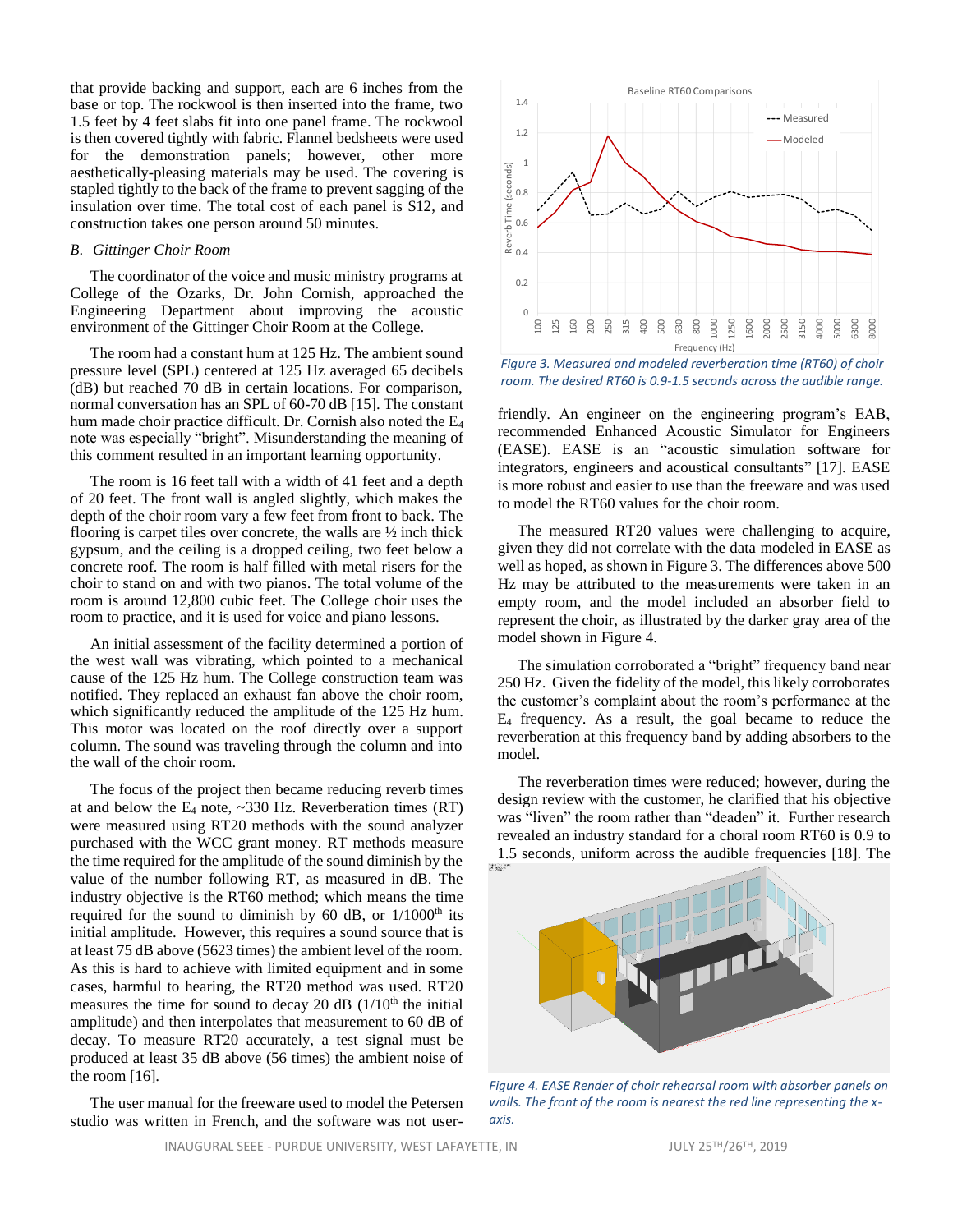model shown in [Figure 4](#page-4-1) had times below 0.6 seconds. The presentation to the client resulted in redefining the problem and making a better effort to understand the scope of the project. This learning process emphasized the importance of properly defining the terminology, understanding what the client wants, and interpreting data correctly.

With the problem properly defined, the student continued the engineering process by creating new designs that would enhance the room according to the data gathered in the last attempt. The new design included diffusers that reflect sound from nonplanar surfaces, such as pyramidal ceiling tiles. The diffusers increase the reverb time without resulting in echoes.

# V. LESSONS LEARNED AND FUTURE PLANS

# *A. Lessons Learned*

The learning experience of the first student worker are unlikely to be replicated. He independently learned two different acoustic software packages and how to use 3D computer-aided drawing software. Misunderstanding Dr. Cornish's desire to liven the Gittinger Choir Room, rather than suppress reverberation was due to the faculty's and student's lack of acoustics experience.

Both projects revealed deficits in technology and experience. However, there has been significant growth in those areas. Engineering Services designed and tested new products manufactured in-house to offer as solutions. Commercial acoustic software (EASE) was eventually purchased to replace freeware that was not as robust or user friendly.

EASE appears to be performing well and the student worker's familiarity with the software was instrumental in being selected for an internship with an audio/visual design firm in the region.

#### *B. Future Plans*

The near-term plans include completing the Gittinger Choir Room project. Acquiring or fabricating ceiling diffusers then installing those diffusers should happen early in the next semester, which would complete step 6 in [Figure 1.](#page-2-0) Acoustic characterization of the modifications, comparison to previous measurements and the simulated performance of the modifications will occur and be incorporated into the final report for the customer, completing the steps of the engineering design process in [Figure 1.](#page-2-0)

Future opportunities to continue researching and implementing affordable remediation for acoustic environments are abundant. Other potential customers from the College and from the community have contacted the engineering department.

Before branching out into other technical areas, the process of knowledge transfer must be demonstrated. A sophomore student will join the workstation as the current student worker enters his senior year. Toward this end, a significant amount of effort has been spent documenting modeling and measurement processes. This documentation needs to be tested while the current student worker is still available to answer questions and refine the process based on personal experience.



*Figure 5. Simulated data of baseline and treated Choir Room*

Ideally, one acoustic project per semester is planned to be accomplished once the workstation is fully functioning. As the engineering program grows, the community and College recognize the value of the services provided, and industry validates the benefits of the experience as they hire the student workers, other engineering disciplines are planned be added to the Engineering Services workstation.

## VI. CONCLUSIONS

The Engineering Services workstation appears to be a valuable engineering and program management experience concurrent with the academic engineering program at College of the Ozarks. The faculty supervisor's inexperience in acoustics resulted in a learning experience of the first student worker that is unlikely to be replicated. Lessons learned in the first three semesters of the workstation promise a more refined exposure to acoustics engineering, though the variability of problems encountered and associated constraints will ensure future student workers will develop valuable engineering design skills.

Engineering Services provides a unique approach to teaching concepts of the engineering design process and developing professional skills. While the start of the workstation has been challenging, each effort made to improve adds to the value of this experience.

#### REFERENCES

- [1] J. C. Davis, College of the Ozarks, 2019. [Online]. Available: www.cofo.edu.
- [2] U.S. News and World Report, "Best Regional Colleges Midwest Rankings," 2019. [Online]. Available: https://www.usnews.com/best-colleges/rankings/regionalcolleges-midwest. [Accessed 25 June 2019].
- [3] College of the Ozarks, Keeter Center, 2019. [Online]. Available: www.keetercenter.edu.
- [4] ABET, "Criteria for Accrediting Engineering Programs, 2019-2020," [Online]. Available: https://www.abet.org/accreditation/accreditationcriteria/criteria-for-accrediting-engineering-programs-